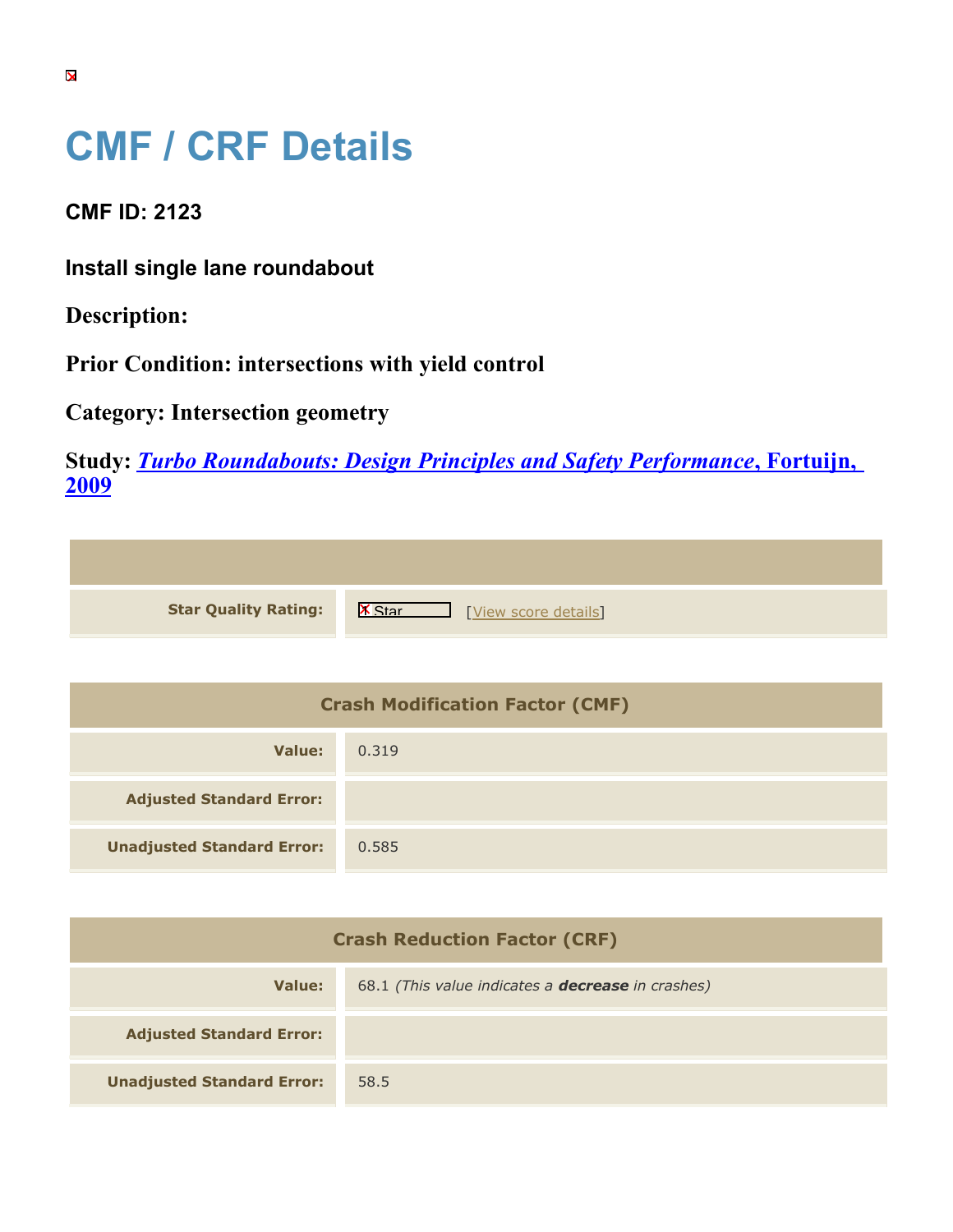| <b>Applicability</b>                    |                |
|-----------------------------------------|----------------|
| <b>Crash Type:</b>                      | All            |
| <b>Crash Severity:</b>                  | All            |
| <b>Roadway Types:</b>                   | Not Specified  |
| <b>Number of Lanes:</b>                 | $\overline{2}$ |
| <b>Road Division Type:</b>              |                |
| <b>Speed Limit:</b>                     |                |
| <b>Area Type:</b>                       |                |
| <b>Traffic Volume:</b>                  |                |
| <b>Time of Day:</b>                     | All            |
| If countermeasure is intersection-based |                |

| <b>Intersection Type:</b>         | Roadway/roadway (not interchange related) |
|-----------------------------------|-------------------------------------------|
| <b>Intersection Geometry:</b>     | 4-leg                                     |
| <b>Traffic Control:</b>           | Roundabout                                |
| <b>Major Road Traffic Volume:</b> |                                           |
| <b>Minor Road Traffic Volume:</b> |                                           |

| <b>Development Details</b>       |                    |
|----------------------------------|--------------------|
| <b>Date Range of Data Used:</b>  |                    |
| <b>Municipality:</b>             | <b>Netherlands</b> |
| State:                           |                    |
| <b>Country:</b>                  |                    |
| <b>Type of Methodology Used:</b> | $\overline{3}$     |